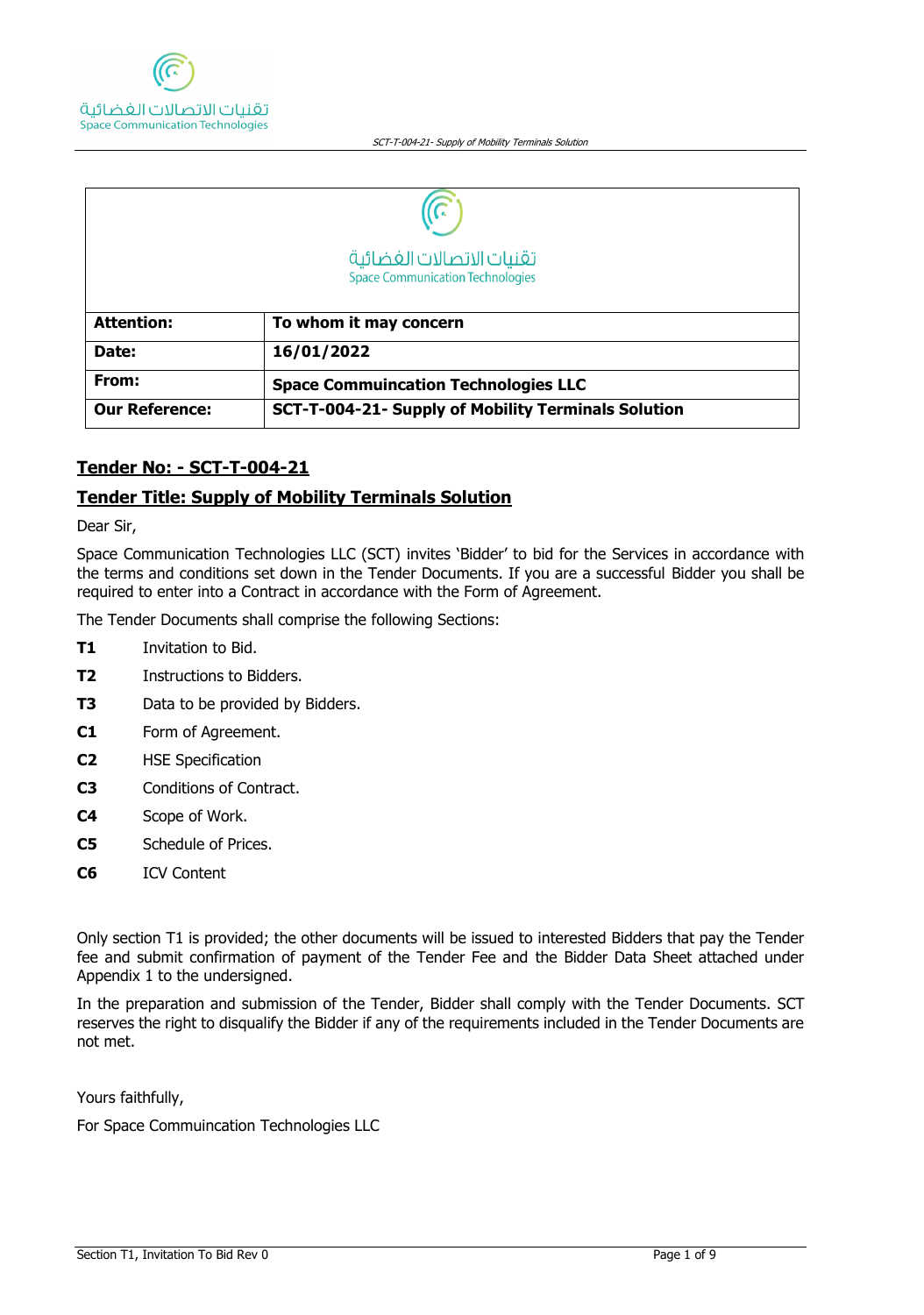



# **SPACE COMMUNICATION TECHNOLOGIES LLC**

# **T1, INVITATION TO BID**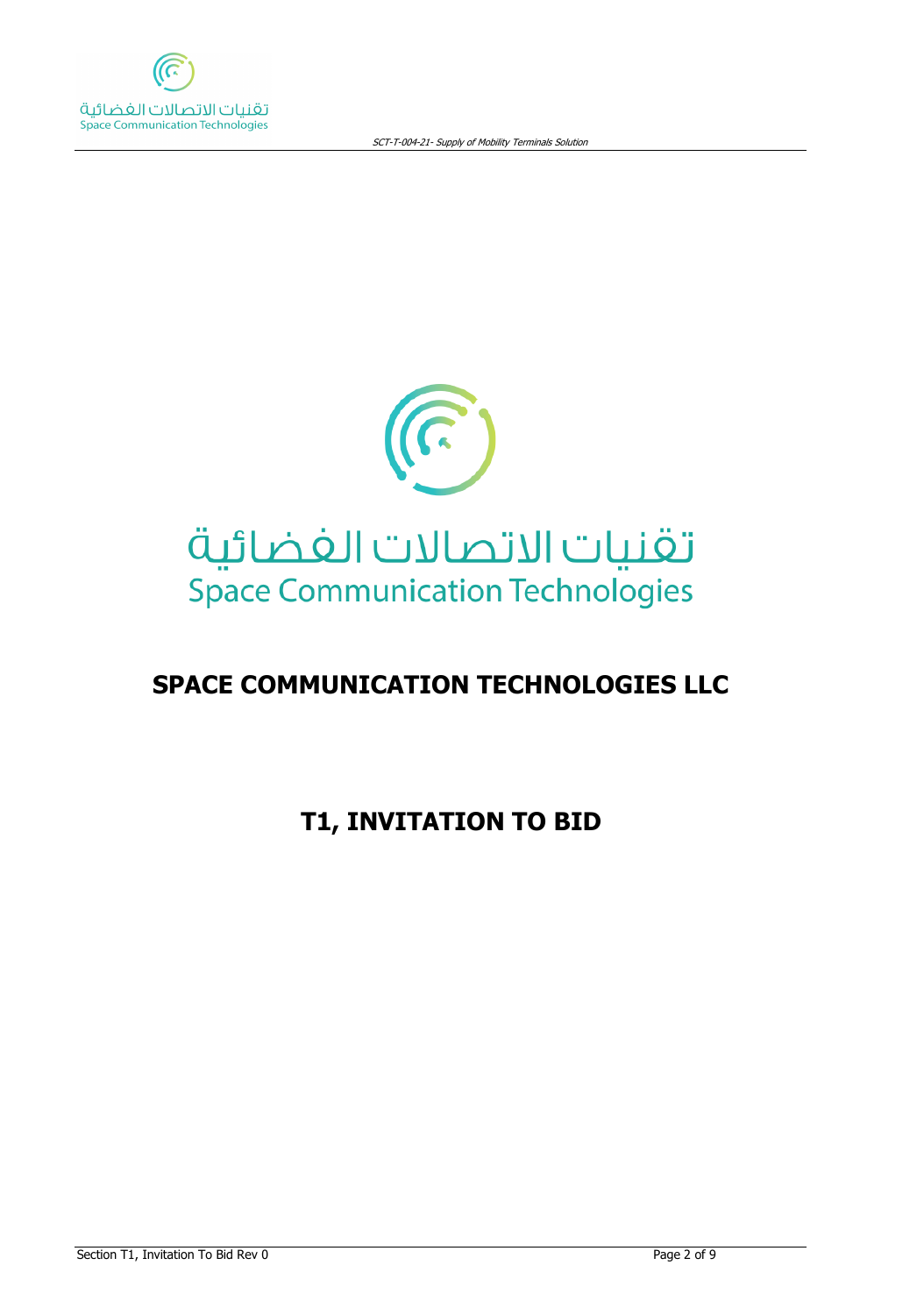

SCT-T-004-21- Supply of Mobility Terminals Solution

## **Contents**

| 1.0                                    |                                                                                                                                                                                             |  |
|----------------------------------------|---------------------------------------------------------------------------------------------------------------------------------------------------------------------------------------------|--|
| 1.1<br>1.2<br>1.3<br>1.4               |                                                                                                                                                                                             |  |
| 2.0                                    |                                                                                                                                                                                             |  |
| 2.1<br>2.2<br>2.3                      |                                                                                                                                                                                             |  |
| 3.0                                    |                                                                                                                                                                                             |  |
| 3.1<br>3.2                             | ALL COMMUNICATION WITH SCT SHALL BE THROUGH CLARIFICATION REQUESTS, IN WRITING AND ADDRESSED<br>NO CLARIFICATION REQUESTS SHALL BE ENTERTAINED AFTER THE CLARIFICATION REQUEST CLOSING DATE |  |
| 4.0                                    |                                                                                                                                                                                             |  |
| 4.1                                    |                                                                                                                                                                                             |  |
| 5.0                                    |                                                                                                                                                                                             |  |
| 6.0                                    |                                                                                                                                                                                             |  |
| 7.0                                    |                                                                                                                                                                                             |  |
| 8.0                                    |                                                                                                                                                                                             |  |
| 8.1<br>8.2<br>8.3<br>8.4<br>8.5<br>8.6 |                                                                                                                                                                                             |  |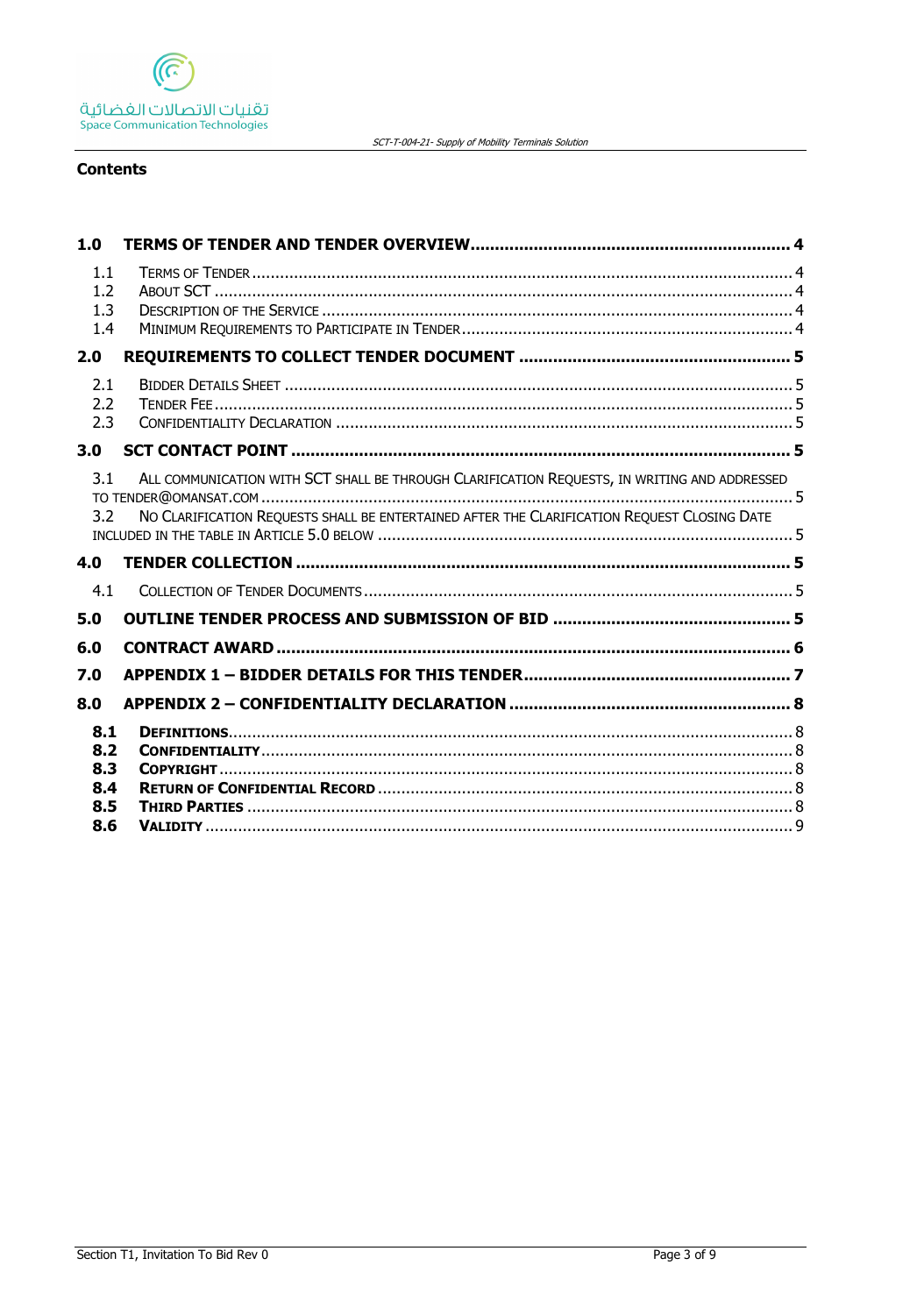# <span id="page-3-0"></span>**1.0 Terms of Tender and Tender Overview**

## <span id="page-3-1"></span>**1.1 Terms of Tender**

1.1.1 The terms and conditions applicable to this Tender Process are detailed in Sections T1, T2, and T3, C1 to C6 may only be available with the complete Tender Document following payment of the Tender Fee.

# <span id="page-3-2"></span>**1.2 About SCT**

- 1.2.1 Space Communications Technology LLC (SCT), has been mandated to proceed with the necessary procedures for the implementation of the Omani satellite project. All technical, operational and contractual works of the project have been assigned to the company in order to meet the Sultanate's requirements for satellite communications services.
- 1.2.2 The company's operational plan is based on the rental of a large capacity that meets all the requirements of the Sultanate with high technical features through a coverage of the Sultanate's entire territory and its economic waters with faster high throughput data.
- 1.2.3 SCT will be proudly provide State of Art products based on the latest technologies of Satellite Frequency bands on the High Throughput Satellites (HTS) , with the latest reliable, scalable and flexible Baseband platform(s). With the 9m Ka band antenna, collocated in Al Amerat Teleport , with access to one of the biggest terrestrial networks in Oman; all type of services to all vertical markets, can be provided. Starting from the consumer broadband , to the High Throughput IP trunking services.
- 1.2.4 SCT NOC will provide 24/7 customer support, provided by highly trained technical engineers for each level of support required, SCT products are flexible to be customized as per the client request, in addition SCT Products provide a cost effective solutions for Remote sites, in terms of CAPEX/OPEX

# <span id="page-3-3"></span>**1.3 Description of the Service**

- 1.3.1 The Supplier must complete the project by delivering the following:
- 1.3.1.1 Supply a variety size of Antenna System for land & marine Mobility Satellite Communication terminals for five types of application as follows:
	- o SATCOM-On-the-Pause (SOTP/OTP).
	- o SATCOM-On-The-Move (SOTM).
	- o Flyaway
	- o Maritime
	- o Manpack Terminals
- 1.3.1.2 Supply antenna system solution for critical government and military grade security voice, video and data communication services.
- 1.3.1.3 Technical support for installation, Assembly, Testing & Commission integration with the existing SCT's SpaceBridge modems.
- 1.3.1.4 Technical support for installation, assembly, testing, integration and commissioning with different types of vehicles

# <span id="page-3-4"></span>**1.4 Minimum Requirements to Participate in Tender**

- 1.4.1.1 Worked on at least 1 similar project and number of 3 years of experience
- 1.4.1.2 Bidder's terminals must support Ka band satellite communication freqency.
- 1.4.1.3 Bidder's must support openAMIP protocol with no performance drop back.
- 1.4.1.4 Confirmation letter that bidder shall comply with and fully knowledgeable about regulations & laws of Oman TRA.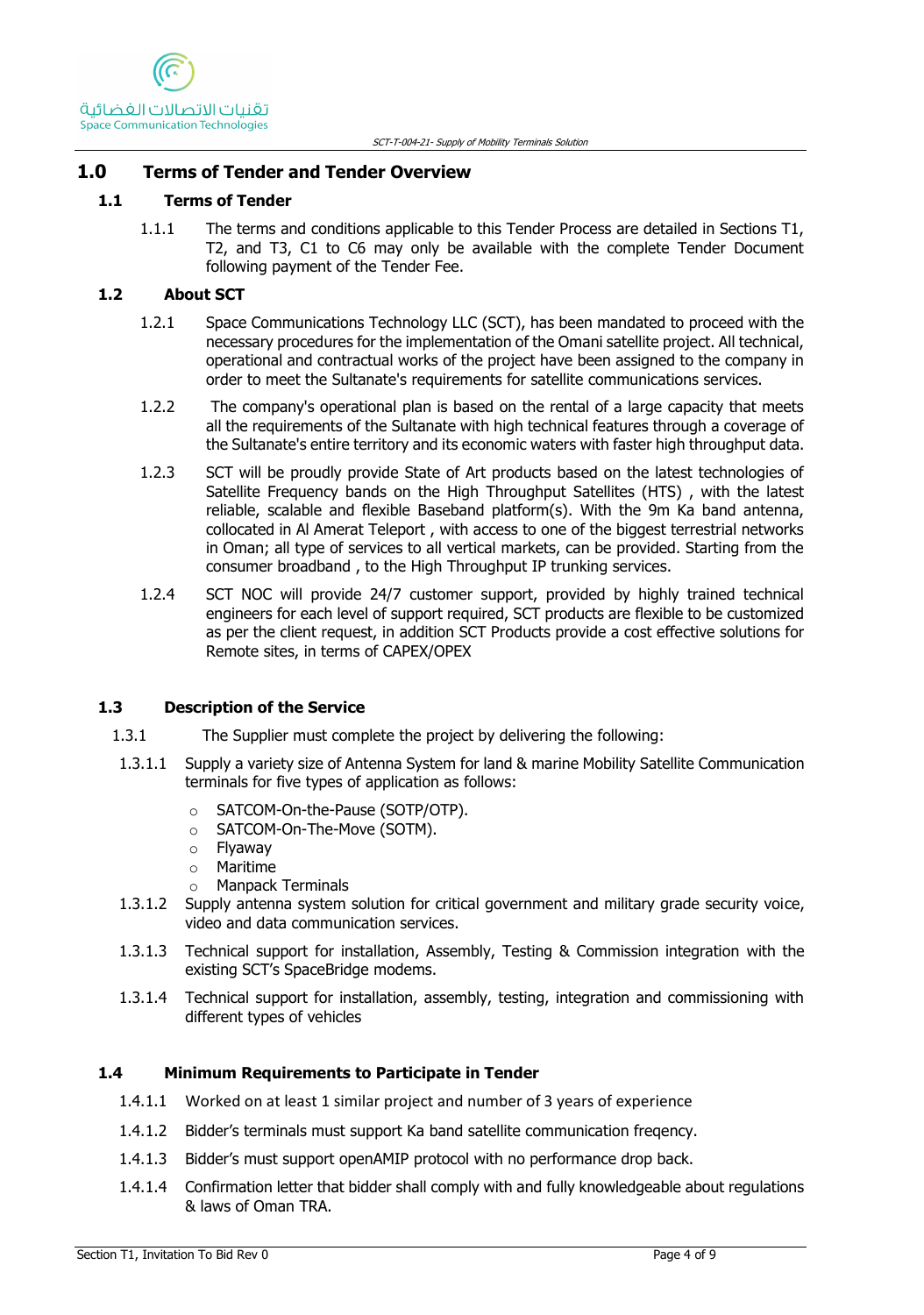## <span id="page-4-0"></span>**2.0 Requirements to Collect Tender Document**

## <span id="page-4-1"></span>**2.1 Bidder Details Sheet**

2.1.1 In order to correctly identify the Bidder and the Bidder's point of contact for this Tender Process, Appendix 1 shall be completed by the Bidder , scanned and forwarded to the following email SCT Tender [tender@omansat.com](mailto:tender@omansat.com) before the Tender Documents can be released to the Bidder.

### <span id="page-4-2"></span>**2.2 Tender Fee**

- 2.2.1 The Tender Fee for this Tender is OMR **200**
- 2.2.2 The Bidder can make the payment of the Tender Fee by Bank transfer to the following SCT account, which the transfer receipt must be presented in order to collect the Tender Documents:

| <b>Bank name:</b>                 | Ahli Bank                                              |  |  |  |
|-----------------------------------|--------------------------------------------------------|--|--|--|
| Bank No: (ABA No)                 | N/A                                                    |  |  |  |
| <b>Branch name:</b>               | Ahli Bank S.A.O.G. head office, P.O.BOX: 545 P.C: 116, |  |  |  |
| Minaa Al Fahal. Sultanate of Oman |                                                        |  |  |  |
| <b>Branch No:</b>                 | 5101                                                   |  |  |  |
| <b>BIC /SWIFT Code:</b>           | <b>AUBOOMRUXXX</b>                                     |  |  |  |
| A/C No: (Account No):             | 5101-069421-001                                        |  |  |  |
| <b>IBAN Code:</b>                 | N/A                                                    |  |  |  |
| Currency: :                       | <b>RO (Omani Rial)</b>                                 |  |  |  |

#### <span id="page-4-3"></span>**2.3 Confidentiality Declaration**

2.3.1 Prior to collection of the Tender Documents the Bidder shall sign the attached Confidentiality Declaration (Appendix 2). The Confidentiality Declaration must be completed, signed by an authorized person, stamped with the Bidders company stamp, scanned and forwarded to the following email [tender@omansat.com](mailto:tender@omansat.com) before the Tender Documents can be released to the Bidder.

## <span id="page-4-4"></span>**3.0 SCT Contact Point**

- <span id="page-4-5"></span>**3.1** All communication with SCT shall be through Clarification Requests, in writing and addressed to [tender@omansat.com](mailto:tender@omansat.com)
- <span id="page-4-6"></span>**3.2** No Clarification Requests shall be entertained after the Clarification Request Closing Date included in the table in Article 5.0 [below](#page-4-9)

## <span id="page-4-7"></span>**4.0 Tender Collection**

## <span id="page-4-8"></span>**4.1 Collection of Tender Documents**

4.1.1 Once the Bidder Details Sheet, Confidentiality Declaration and confirmation of payment of Tender Fee requested in Article [2.3 aboveh](#page-4-3)ave been received, Bidder will recive the tender document

## <span id="page-4-9"></span>**5.0 Outline Tender Process and Submission of Bid**

- 5.1.1 The Technical and Commercial Bids are to be submitted in the same timing as stated below.
- 5.1.2 The opening of the Technical Bid and Commercial Bid is the discretion of SCT.
- 5.1.3 The proposed Tender Process schedule is: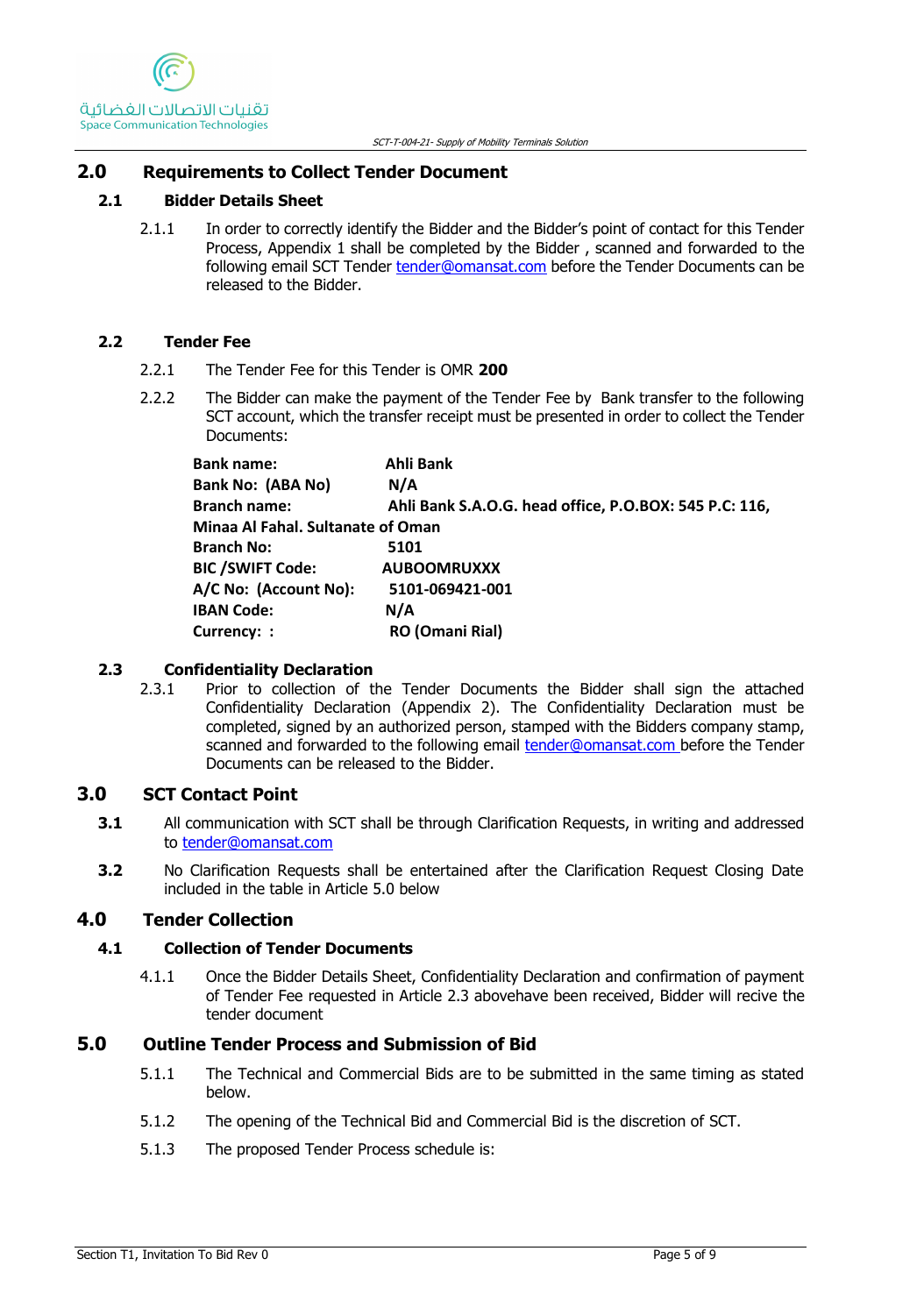

| <b>Activity</b>                                         | <b>Date</b>      |
|---------------------------------------------------------|------------------|
| Issue of T1-Invitation to Bid                           | 17 January 2022  |
| Final date for collection of Tender Documents           | 03 February 2022 |
| <b>Clarification Request Closing Date</b>               | 14 February 2022 |
| Technical and Commercial Bids Submission<br><b>Date</b> | 03 March 2022    |

5.1.4 Bids to be submitted by 2.00 PM on or before Bid Submission Date.

## <span id="page-5-0"></span>**6.0 Contract Award**

In the event that SCT considers Bidder to be commercially a potentially successful competitor for the award of the Contract, SCT may subject Bidder to a further technical and financial evaluation. Only when a Bidder satisfies SCT technical, financial and commercial requirements will a Contract be awarded.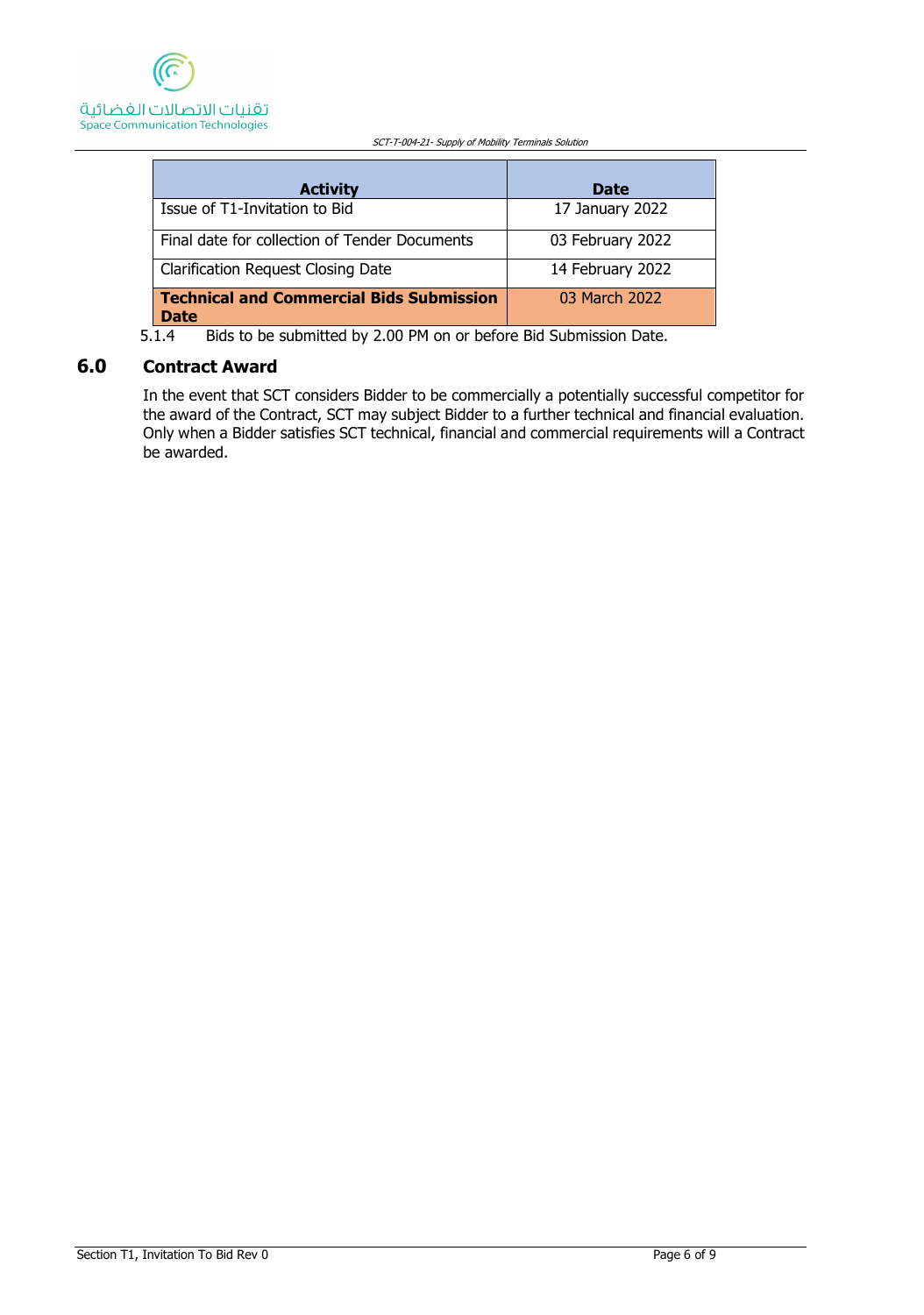

# <span id="page-6-0"></span>**7.0 Appendix 1 – Bidder Details for this Tender**

| Contract/ Tender number      | <b>SCT-T-004-21</b>                                                    |
|------------------------------|------------------------------------------------------------------------|
| Contract/ Tender title       | <b>Supply of Mobility Terminals Solution</b>                           |
| Full name of Bidder          |                                                                        |
| Postal Address               |                                                                        |
| City                         |                                                                        |
| Country                      |                                                                        |
| Website                      |                                                                        |
| Office main tel. number      |                                                                        |
| Country of registration      |                                                                        |
| Status in Oman               | Agent / locally registered branch office / Omani LLC / foreign company |
| Ownership details            | - XX% -                                                                |
| (percentages and names,      | - XX% -                                                                |
| <i>indicate where Omani)</i> | - XX% -                                                                |

#### **Name of company and address to be awarded the Contract (if different from details above)**

| Full name                    |                                                                        |
|------------------------------|------------------------------------------------------------------------|
| Registered address           |                                                                        |
| City                         |                                                                        |
| Country                      |                                                                        |
| Office main tell number      |                                                                        |
| Status in Oman               | Agent / locally registered branch office / Omani LLC / foreign company |
| Ownership details            | - XX% -                                                                |
| (percentages and names,      | - XX% -                                                                |
| <i>indicate where Omani)</i> | - XX% -                                                                |

## **Bidder's representative to which all Tender correspondence shall be addressed**

| Name of person   |  |
|------------------|--|
| Fax number       |  |
| Telephone number |  |
| GSM number       |  |
| e-mail address   |  |

#### **Bidder's agent in Oman (if applicable)**

| Omani agent name         |                                                                   |
|--------------------------|-------------------------------------------------------------------|
| Postal address           |                                                                   |
| Fax number               |                                                                   |
| Telephone number         |                                                                   |
| GSM number               |                                                                   |
| e-mail address           |                                                                   |
| Our Omani agent is       | Yes.                                                              |
| permitted to pick up the | No, we will pick up the documents ourselves.                      |
| Tender Documents on our  | No, please send the documents to my foreign address stated above. |
| behalf                   |                                                                   |

 $\Box$ 

|  |  |  | Tender Fee is paid and receipt attached: |  |
|--|--|--|------------------------------------------|--|
|  |  |  |                                          |  |

Tender Documents Received By: Signature …………………………………

Resident Card No.………………….…….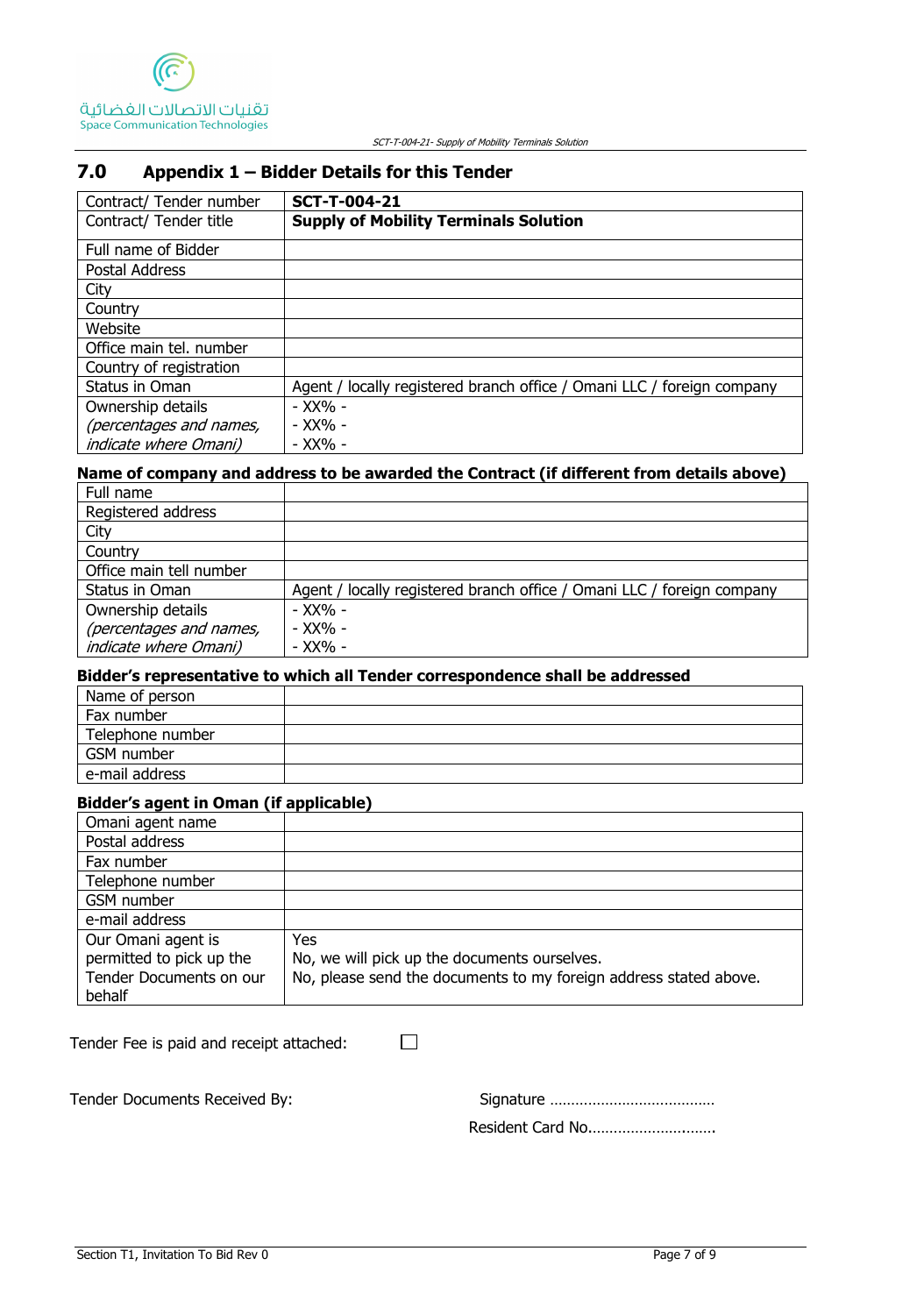# <span id="page-7-0"></span>**8.0 Appendix 2 – Confidentiality Declaration**

The undersigned …………………………………………………………………….. Having its principal office................................................................. (The 'Bidder') hereby declares Space Communication Technologies ( 'SCT) to accept the following terms and conditions on which the Company is prepared to communicate to the Bidder certain Confidential Information pertaining to the Work under the above mentioned Tender as hereinafter defined.

#### <span id="page-7-1"></span>**8.1 Definitions**

#### 8.1.1 **Confidential Information**

shall mean all knowledge, data or information acquired by Bidder from, or disclosed to Bidder by the SCT, or on behalf of SCT, in connection with the Tender Documents, Clarifications and the Tender Process in writing, drawings, magnetic tapes, computer programs or in any other way, as well as all knowledge, data or information derived there from, to the extent that such knowledge, data or information at the time of such acquisition or disclosure is not either already in the unrestricted possession of Bidder or part of public knowledge or literature.

#### 8.1.2 **Confidential Record**

Shall mean all Tender Documents, Clarifications and any other material containing Confidential Information.

#### 8.1.3 **Third Party**

Shall mean any party other than SCT or Bidder.

#### <span id="page-7-2"></span>**8.2 Confidentiality**

- 8.2.1 Bidder shall preserve and cause its employeess to preserve the confidentiality of any Confidential Information.
- 8.2.2 Bidder shall not for any purpose other than the preparation and submission of a Bid
- disclose to any Third Party or enable any Third Party to note the fact that Bidder has been invited to submit a Bid and/or, if applicable, the fact that the Contract is awarded to Bidder;
- reproduce, copy or use, or disclose to, place at the disposal of or use on behalf of any Third Party or enable any Third Party to read, copy or use, any Confidential Information; except with the prior written consent of SCT.
- 8.2.3 The undertakings above shall continue insofar and for so long as the Confidential Information or Confidential Record in question has not:
- a) become part of the public knowledge of literature otherwise than through any act or default on the part of Bidder; or
- b) been disclosed to Bidder under an obligation to maintain secrecy by a Third Party (other than one disclosing on behalf of SCT who could lawfully do so and who did not derive such Confidential Information or Confidential Record from SCT.

#### <span id="page-7-3"></span>**8.3 Copyright**

8.3.1 The copyright in any Confidential Record shall, in the absence of any express provision to the contrary thereon, be vested in SCT. Copyright in any record containing geological or geophysical data acquired or generated by Bidder in connection with the Contract shall be vested in SCT.

#### <span id="page-7-4"></span>**8.4 Return of Confidential Record**

8.4.1 If Bidder declines to submit a Bid or is notified that its Bid is unsuccessful, upon written notification thereof by SCT, Bidder shall destroy electronic copies and return all hard copy Tender Documents including Addenda and Clarifications to SCT.

#### <span id="page-7-5"></span>**8.5 Third Parties**

8.5.1 Bidder shall ensure that if under the terms of this confidentiality agreement any of the Confidential Information comes to the knowledge and/or in the possession of any Third Party, Bidder shall require from such Third Party that it shall abide by stipulations equivalent to those contained in this confidentiality agreement.